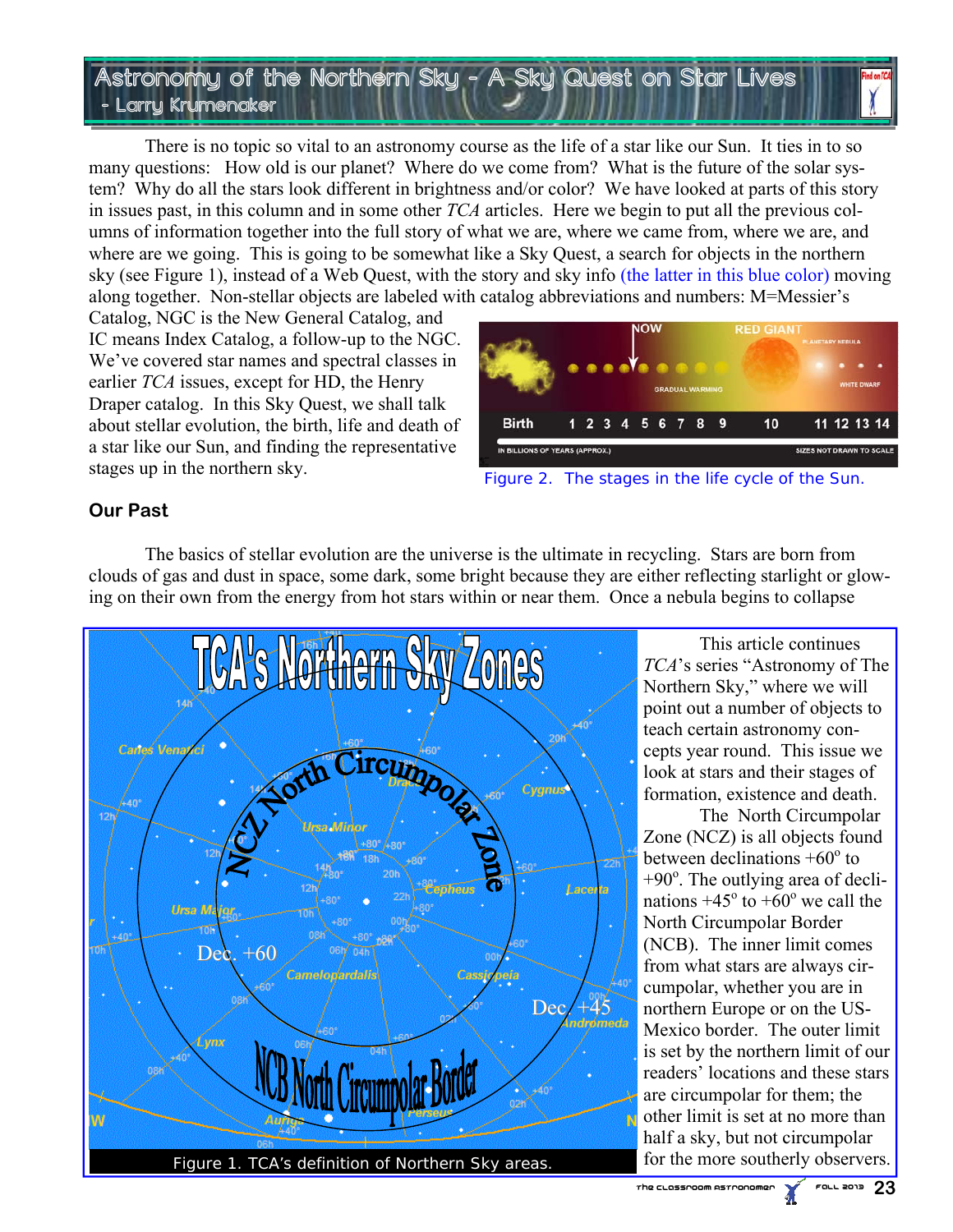### norrhern swy



from its own gravity, and starts to spin, it contracts and forms a disk with a thicker center where the star itself forms. The disk likely forms smaller, non-energy producing, non-glowing bodies—planets—with moons, comets and other small bodies around them. What kind of star? All depends on the mass available. More mass—> bigger star, hotter, more bluish, shorter living.

The Northern Sky faces mostly away from the Milky Way center. Much of the easy-to-find nebulosity is not in this part of the sky, but there are a few we can detect with naked eye, binoculars or small telescopes, preferably the wide-field or rich-field type. All we can use in the northern sky are in Cygnus.

 The brightest emission nebulae just barely makes it into our northern sky zone. The North American nebula is centered at RA 20:59 Dec. +44º 30' but it has roughly a 3º diameter so at least part of it qualifies for being in the North Circumpolar Border. From dark sites it is a clearly visible glow to the northwest of Deneb. I find averted vision brings the "Southeast Coastline" into focus for me. Surrounding the area, both inside our Border and outside of it, the Milky Way itself is not smooth but corrugated with dark zones. These are relatively near-to-Earth dark nebulae. Indeed, the easiest for us might be the socalled Funnel Cloud Nebula, a 12º-long slash across the Milky Way just above the North American nebula, centered on 21:00 +53º. It looks like someone almost sliced the Milky Way into two pieces here, and if even a hint of Cygnus' Milky Way is visible in light-polluted regions, this dark slice is likely to be seen. (It is a funnel cloud in that it resembles the sinuous trunk of a tornado, not a kitchen or chemistry funnel.)

 Stars don't seem to form alone. They start out in groups. Larger nebulae (sometimes also called molecular clouds) form lots of stars, which we see as open or galactic star clusters. Looser groups are called associations (or OB associations, as most of the stars visible are on the hot, blue end of star types). None of these are permanent features; as the group ages and travels around the galaxy, it gradually disperses. Some of the stars formed as binaries or triple stars, even multiple stars, and these retain their little families even as the cluster vanishes. To locate binaries in the northern sky, see the article in *TCA* #13, Fall 2012.

Just a bit north of the Funnel Cloud is a star cluster of some interest, M39 (21:32 +48º 26'). Cyg-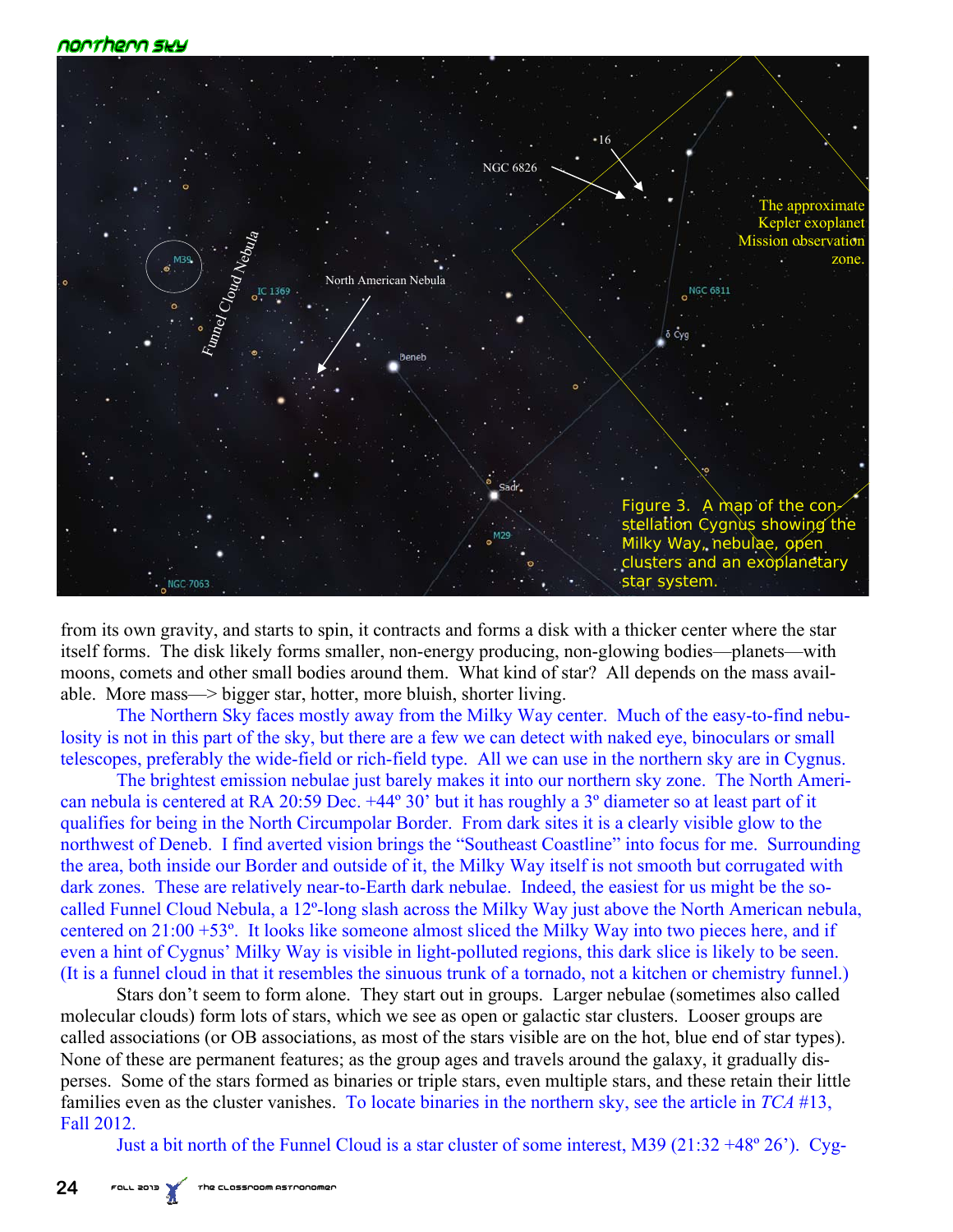### noorheon suu

nus, despite its rich Milky Way clouds, is not so rich in star clusters, and as we fly northward from Deneb there are fewer and fewer to see, until we reach the other side of the sky where we find Cassiopeia and then Perseus. The former is rich, with a capital R, in star clusters. Take a wandering look in binoculars all around and through the M or W of Cassiopeia and see how many star cluster candidates you can detect! I'll wait….

 Now, check against our map (Figure 4). These are the more interesting candidates to examine again, and look upon with a telescope:

- **M52** A line from α to β and extended the same distance leads to this rich, dense star cluster (23:24 +61º 35'). Just off its western edge is a planetary nebula, NGC 7635, which needs a telescope to be seen. Further West you cross a star-poor field caused by a dark nebula, and then you come to a very dim emission nebula, IC 1470.
- **M103** Easy to find, a bit hard to view, because it is just East of δ Cas and thus in its glare when viewed in binoculars  $(1:33 + 60^{\circ} 42)$ . Three other lesser clusters lie to its East.
- **NGC 188** Perhaps the oldest (i.e. longest living) known galactic cluster. It is actually much closer to Polaris than to the W of Cassiopeia. If you go up the handle of Ursa Minor to Polaris and then make a left turn, you'll come to 2 UMi (old name, lives in Cassiopeia's turf) and NGC 188 is near there. If you ever need a star cluster any time of year, this is the one to choose, as it is ALWAYS up in the sky! See Figure 5a, Ursa Minor's map  $(0.44 + 85^\circ 21)$ .
- **NGC 457** The E.T. cluster, so named because some see an outline, with two bright star eyes, of the Hollywood extraterrestrial. Look South and a little West of  $\delta$  for the star  $\phi$  (Phi). If you consider M103 at a clock's hour hand between the 9 and 10 o'clock positions from  $\delta$ , NGC 457 is the minute hand on the 5, and about 3 times farther away from  $\delta$  (1:19 +58° 20').



**NGC 7789** One of the richest, if not the brightest, cluster. A faint cloud until you get enough magnification or bigger optics, then it is a cloud of stars fairly uniformly sprinkled in a circular zone. Get to it by drawing a line from κ Cas (the front edge of her 'chair') through β and only go half the distance away from  $β$  (23:57  $+56^{\circ}$  44').

# **It's Greek to You?**

 Bayer designation is one of the oldest ways of naming stars. It uses a Greek letter plus the constellation's genitive form, e.g. α Ursa Majoris. Thus the brightest one should be Alpha, the second brightest Beta, and so on. The system isn't perfect; sometimes the names are out of order and sometimes you can have a bunch of stars with the same letter, distinguished by numbers, i.e.  $\zeta^1$ ,  $\zeta^2$ , etc. and actually listed in positional order.

Below are the Greek letters we'll be using in the article: Alpha α Beta β Gamma γ Delta δ Epsilon ε Zeta ζ Eta η Omicron ο

Psi ψ

These are the abbreviations for the constellations mentioned:

> UMa Ursa Major UMi Ursa Minor Cyg Cygnus Aur Auriga Per Perseus Dra Draco Cas Cassiopeia Cep Cepheus

The Classroom Astronomer Fall 2013 **25**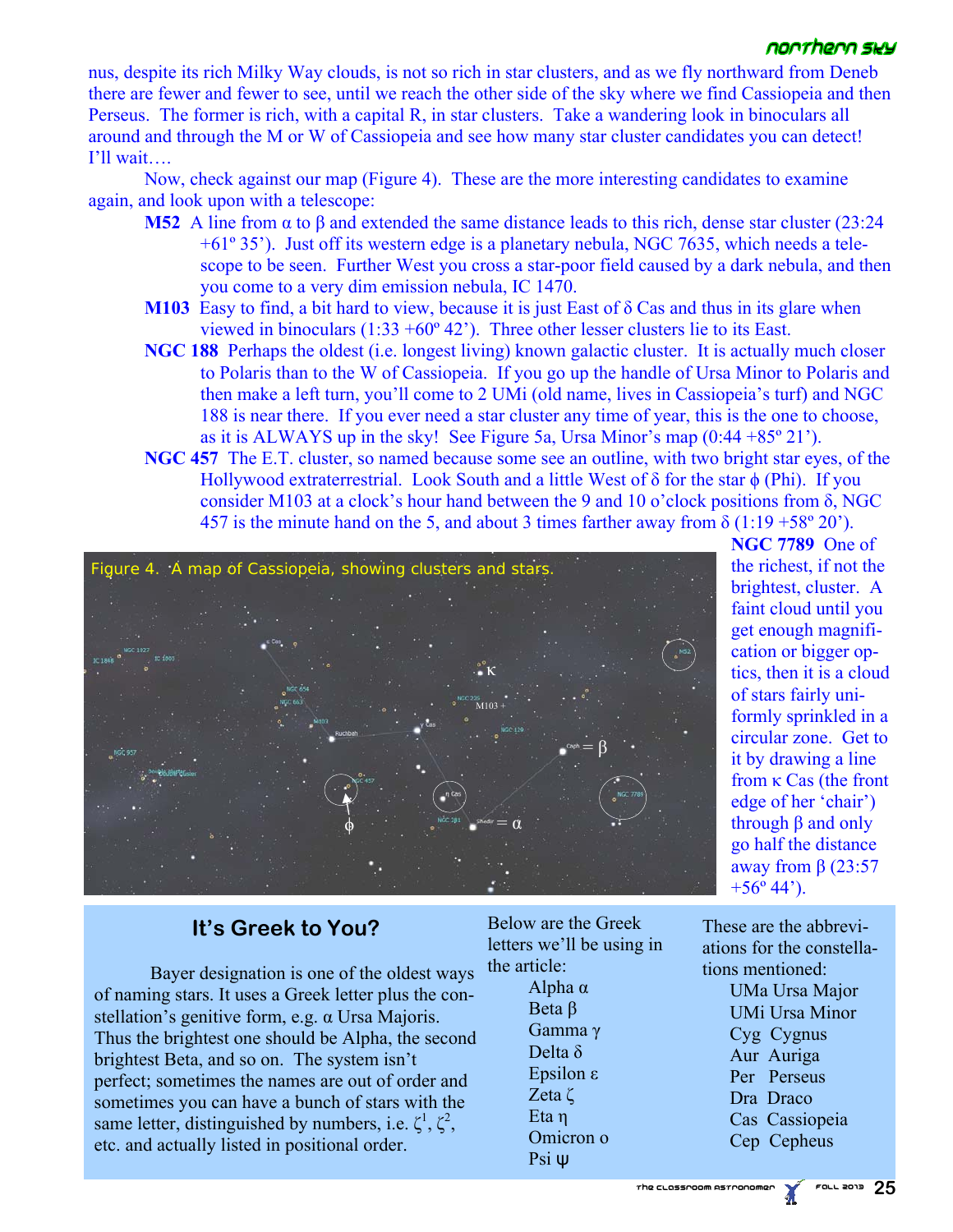## norrhern swy

 Perseus has two cool sets of star groups. Visible as a bright knot in the Milky Way between Perseus and Cassiopeia, binoculars and small telescopes reveal a pair of star clusters, known as h and Chi (χ) Persei, or NGC 869/884, the Double Cluster  $(2.21 + 57° 8')$ . Few star clusters are this beautiful and you should make this a target for a night-time stellar-evolution lesson any time it is visible.

The top part of the  $\Pi$ -shaped constellation, centered on its brightest star,  $\alpha$ , is in fact an OB association, a group of hot, young stars traveling in space together but not gravitationally bound enough to maintain itself. It is too loose to be a cluster  $(3.27 + 49^{\circ} 7^{\circ})$ .

### **Present**

 Stars like our yellowish, G2 spectral type, dwarf star Sun are expected to live stable lives for 10-12 billion years. We're halfway through this stage. It is fusing atoms of hydrogen into helium and generating energy in the process. We should next head to a star that represents our Sun. Solo, yellow, dwarf.

The closest bright star in the northern sky to this model is η Cas, between  $\alpha$  and  $\gamma$  (0:50 +57° 53'). It is a G0 V star, slightly hotter than the Sun but likewise a dwarf star. It is about 19 light years away, and our Sun would look pretty much the same if we were to view it from any planets around η.

 Evidence indicates that most stars like our Sun form solar systems There is some evidence that binaries can have planets, too, but most of the exoplanets we have detected so far are around single stars.

 Speaking of exoplanets, are there any stars we can point to that have exoplanets? Yes, around 9 such stars that are also bright enough to be seen with the naked eye in good locations, in binoculars everywhere else (a magnitude limit of 6.5). Of course, their planets can't be seen with binoculars or telescopes.

 All the stars in the table on the right have one known planet, all found by the radial velocity technique, that is, seeing lines in the spectrum of the star shift redwards/

| <b>Exoplanetary</b><br><b>System Star</b><br><b>Name</b> |       | $(\mathbf{h}:\mathbf{m})$ $($ +° $\hat{ }')$ | <b>RA Dec.</b> Distance<br>$\left(\mathbf{I}\mathbf{y}\right)$ | <b>Magnitude</b> |
|----------------------------------------------------------|-------|----------------------------------------------|----------------------------------------------------------------|------------------|
| 11 UMi                                                   |       | $15:17$ +71 49                               | 391                                                            | 5                |
| 16B Cyg                                                  |       | $19:42 + 5031$                               | 68                                                             | 6.3              |
| 4 $(\pi^2)$ UMa                                          |       | $8:40 + 6420$                                | 254                                                            | 4.6              |
| $42$ Dra                                                 |       | $18:25 +6533$                                | 316                                                            | 4.8              |
| $\gamma$ Cep                                             | 23:29 | $+7738$                                      | 46                                                             | 3.2              |
| o UMa                                                    | 8:30  | $+6043$                                      | 183                                                            | 3.4              |
| HD 120084                                                |       | $13:42 + 78.04$                              | 319                                                            | 5.9              |
| HD 32518                                                 | 5:09  | $+6938$                                      | 394                                                            | 6.4              |
| HD 139357                                                |       | $15:35$ +53 55                               | 153                                                            | 6                |

bluewards in a periodic fashion due to the influence of the planet on the star as they orbit around a common center of mass. The nearest system is γ Cephei, about 46 light years away from the Sun. It is also the brightest and easiest to find of these nine stars, magnitude 3.2 and the point of the roof in the traditional five-sided 'house' shape of Cepheus. Oh, and the Kepler mission exoplanets are centered on Cygnus' western wing, near 16 Cygni! You will find the table's stars marked on each of our various maps, coordinates are in the table above.

### **Future**

 Once the Hydrogen in the core (not the whole star!) gets used up, the core will contract under the weight of the rest of the star until the pressure increases the temperature high enough to fuse Helium into Carbon. This pushes the star's atmosphere outwards, enlarging the star to Earth's orbit size, give or take, and cools that atmosphere turning it into a red giant star. This stage lasts about a billion years. Locate red giant stars by using this column from *TCA* #14, Winter 2012.

 For a star like our Sun, once the Helium runs out, there isn't enough mass to burn heavier elements. The star gently lets go of its outer atmosphere, being the brief beautiful object called a planetary nebula. The rest of the star collapses into a white dwarf, glowing hot and bright but oh so small, Earth-sized, living on residuals (energy, not Hollywood cash). Some planetary nebulae in the northern sky are easy to view